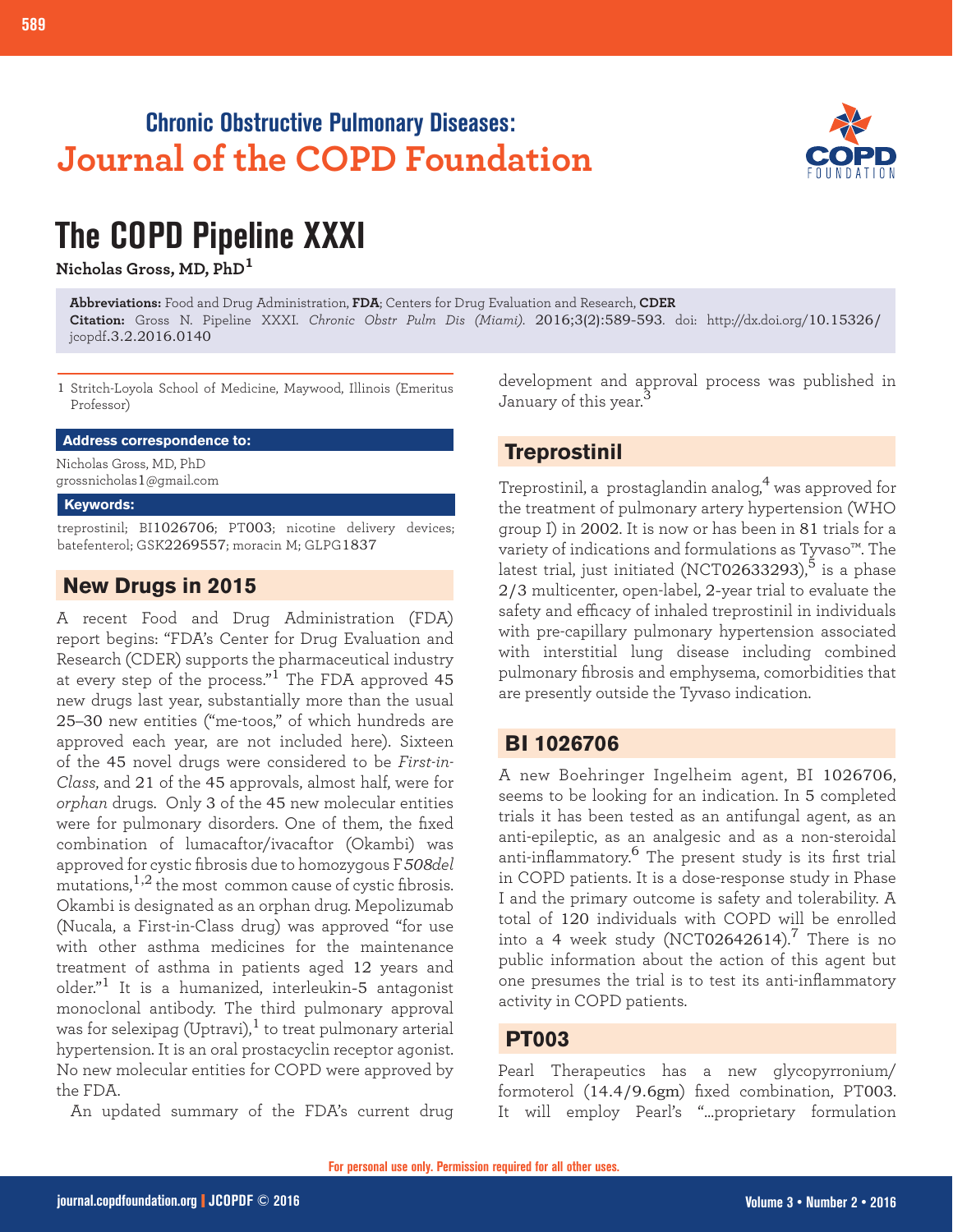technology that uses lipid-based porous particles to create stable cosuspensions with drug crystals in HFA propellants, and high performance aerosols upon actuation."8 A trial will enroll 20 COPD individuals in a placebo controlled 2-week, cross-over Phase III study. The outcomes will be lung volumes and resistance as determined by imaging (NCT02643082). $^9$ 

#### **CHF5259**

CHF5259 is Chiesi's glycopyrronium bromide dry powder inhaler. Currently, a randomized, double blind, placebo-controlled, 3-way cross-over study of doses from 6.25 to 25mg twice daily to evaluate efficacy and safety in individuals with moderate to severe COPD is being conducted. In this phase II trial 300 individuals will receive treatments of 4 weeks duration over 3 periods. The primary outcome is forced expiratory volume in 1 second, area under the curve from 0–12 hours at the end of each study period (NCT02680197).<sup>10</sup>

#### **Philip Morris P3L Nicotine Delivery Device**

Two new trials are being tested for Philip Morris' P3L nicotine delivery device. The first trial, NCT02643693, will assess the safety and tolerability of Philip Morris's "...Nicotine Lactate Delivery System (P3L) after ad libitum use and the ability of combustible cigarette smokers to use P3L to maintain their customary nicotine intake."11 A second trial, NCT02649556, known as the ZRHR-ERS-09-EXT-US study, has the objective of further assessing the effect of the Tobacco Heating System 2.2 (THS 2.2), compared to conventional cigarettes, on the components of the *smokers' health profile* for a prolonged period of 26 weeks.<sup>12</sup> This will provide additional information to the results of the original study ZRHR-ERS-09-US of 26-week exposure (NCT02396381). In total, the ZRHR-ERS-09-EXT-US study will extend the exposure period to 52 weeks. Neither study states a phase number.

#### **Vismodegib**

Vismodegib byErivedge® is a drug that was approved for basal-cell carcinoma in 2012. It has since been tested in over 60 trials for a wide variety of diseases mostly associated with malignancies of the prostate, colorectal, ovaries, stomach, lymphomas and several more. It is the first hedgehog signaling pathway-targeting agent to

gain FDA approval. Initially developed by Genentech, it is now undergoing a small, single-arm phase I safety and tolerability trial of the drug in combination with pirfenidone in patients with idiopathic pulmonary fibrosis (NCT02648048).<sup>13</sup>

#### **Batefenterol**

Batefenterol, a GlaxoSmithKline molecule, has just entered 2 phase 1 trials. It is "..a bifunctional bronchodilator that is being developed for the treatment of COPD. Absorption, metabolism and excretion of batefenterol have been studied in animals, in vitro, and in previous clinical studies; however, the elimination routes and metabolic pathways of batefenterol have not been fully elucidated in humans."14,15 Like some other emerging bi-functional molecules for COPD, its action consists of anti-muscarinic and beta-adrenergic pharmacophores joined by an inert spine. In the 2 phase 1 safety studies, 6 and 48 healthy individuals will receive the agent by intravenous infusion, orally, or by inhalation of the dry powder (NCT02663089 and NCT02666287).

#### **GSK2269557**

GSK2269557 is a potent and highly selective inhaled phosphoinositide 3-Kinase delta inhibitor being developed as an anti-inflammatory and anti-infective agent for the treatment of inflammatory airway diseases, according to its developer, GlaxiSmithKline<br>(NCT02691325).<sup>16</sup> Additional information about Additional information about this new molecule is available from *Expert Opinion on Therapeutic Patents*. 17

#### **Moracin M**

The moracins are 2-arylbenzofuran derivatives that are derived from an oriental tree bark. They have been found to inhibit interleukin-6 production from IL-1β-treated lung epithelial cells.<sup>18</sup> Among the several moracin molecules, moracin M shows the strongest inhibitory effect. Downregulation of IL-6 expression by moracin M was mediated by interrupting the JNK/c-Jun pathway. Its action includes selective inhibition of PDE4D2 and PDE5A2, interfering with NF-kB activation, and inhibition of inducible nitric oxide synthase (iNOS) catalyzed NO. When orally administered to mice, moracin M (20-60mg/kg) showed comparable inhibitory action to dexamethasone (30mg/kg) against LPS-treated lung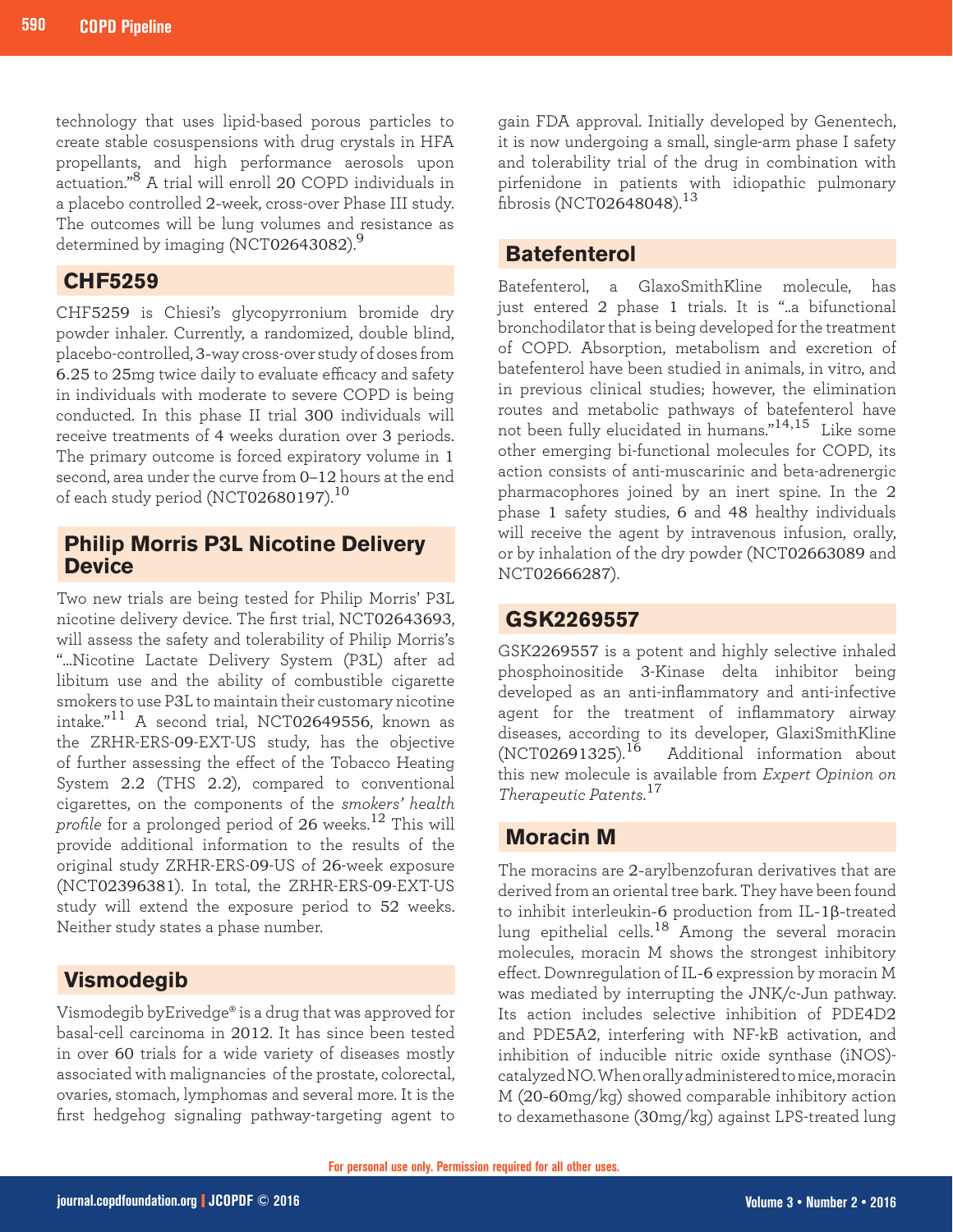inflammation. The interference with activation of NFκB inhibition of inducible nitric oxide synthase (iNOS) is seen both in vitro and in vivo. The moracins, in particular moracin M, might have therapeutic potential in treating lung inflammatory disorders, as has been suggested (F), but trials of moracins have not yet been registered in clinicaltrials.gov.

#### **GLPG1837**

The S1251N mutation of cystic fibrosis is one of the earliest to have been identified<sup>19</sup> and one of the more common ones of the hundreds of known mutations. A trial of a treatment for patients with CF due to that mutation is about to begin (NCT02690519).<sup>20</sup>

### **New Lipid Formulation Trial**

NCT02646995 describes a clinical trial of a novel lipid formulation aimed at increasing the bioavailability of fatty acids in cystic fibrosis patients. $^{21}$ 

#### **Acknowledgement**

Many of the items in this report are due to the generous support of Johan Karlberg, MD, PhD, via his e-publication *Clinical Trials Magnifier Weekly.*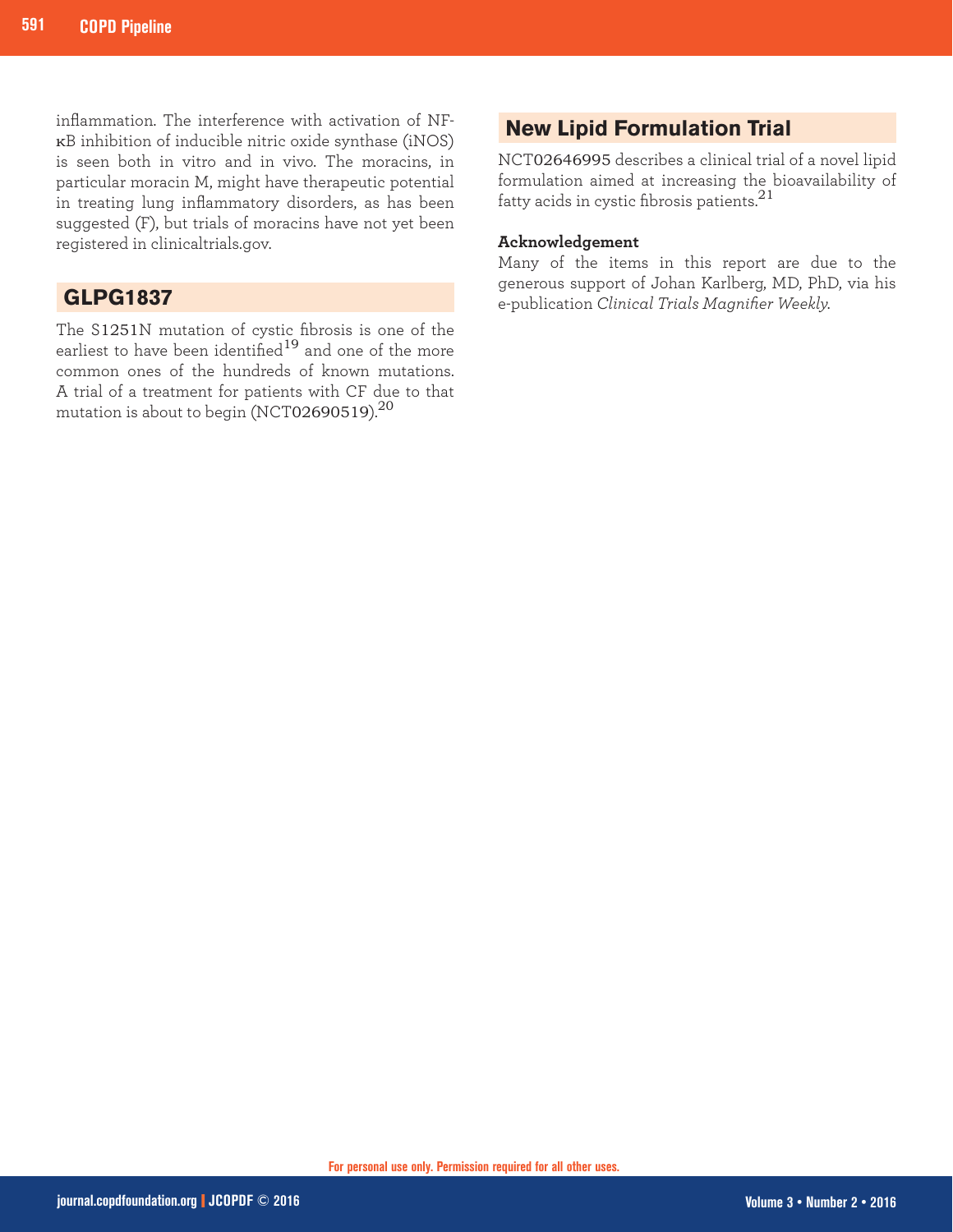#### **References**

- Food and Drug Administration. Novel drug approvals for 1. 2015. FDA website. http://www.fda.gov/Drugs/Development ApprovalProcess/DrugInnovation/ucm430302.htm Updated April 2016. Accessed April 2016.
- FDA approves new treatment for cystic fibrosis [news release]. 2. Silver Spring, MD: FDA; July 2, 2015. .http://www.fda.gov/News Events/Newsroom/PressAnnouncements/ucm453565.htm Accessed April 13, 2015.
- U.S. Food and Drug Administration. Novel drugs summary 3. 2015. FDA website. http://www.fda.gov/Drugs/Development ApprovalProcess/DrugInnovation/ucm474696.htm?source= govdelivery&utm\_medium=email&utm\_source=govdelivery Published January 2016. Accessed April 2016.
- 4. Jing ZC, Parikh K, Pulido T, et al. Efficacy and safety of oral treprostinil monotherapy for the treatment of pulmonary arterial hypertension a randomized, controlled trial efficacy and safety of oral treprostinil monotherapy for the treatment of pulmonary arterial hypertension a randomized controlled trial. *Circulation*. 2013; 127:624-33.

doi: http://dx.doi.org/10.1161/CIRCULATIONAHA.112.124388

- 5. National Institutes of Health, National Library of Medicine. An open label extension study to evaluate inhaled treprostinil in adult PH with ILD including CPFE. Clinical Trials.gov website. https://clinicaltrials.gov/ct2/results?term=NCT02633293&Searc h=Search . Published March 2016. Accessed April 2016.
- 6. National Institutes of Health, National Library of Medicine. 9 studies for BI 1026706. Clinical Trials.gov website. https:// clinicaltrials.gov/ct2/results?term=+BI+1026706&Search= Search. Updated April 2016. Accessed April 2016.
- 7. National Institutes of Health, National Library of Medicine. Safety, tolerability and pharmacokinetics and effect on inflammation of oral BI 1026706 in patients with COPD. Clinical Trials.gov website. https://clinicaltrials.gov/ct2/show/NCT0264 2614?term=BI+1026706&rank=6 Updated: April 2016. Accessed 2016.
- 8. Pearl Therapeutics. Pipeline and platform: Pipeline overview-Pearl proprietary particles. Pearl Therapeutics website. https:// www.pearltherapeutics.com/proprietary-platform-technology Published 2015. Accessed April 2016.
- 9. National Institutes of Health, National Library of Medicine. A study to assess the effects of PT003 and placebo MDI on specific image based parameters in subjects with moderate to severe COPD. Clinical Trials.gov website. Published February 2016. Accessed April 2016.
- 10. National Institutes of Health, National Library of Medicine. Study to evaluate efficacy/safety of 4 doses of CHF5259 via dry powder inhaler (DPI) in patients with COPD (glyconext). Clinical Trials.gov website. Published February 2016. Accessed April 2016.
- 11. National Institutes of Health, National Library of Medicine. User Acceptability of P3L. Clinical Trials.gov website. https:// clinicaltrials.gov/ct2/show/NCT02643693. Published February 2016. Accessed April 2016.
- 12. National Institutes of Health, National Library of Medicine. A 26-week extension of the ZRHR\_ERS-09-US study evaluating biological and functional changes in healthy smokers after switching to THS 2.2 Clinical Trials.gov website. https:// clinicaltrials.gov/ct2/show/NCT02649556?term=NCT02649556 &rank=1 Published January 2016. Accessed April 2016.
- 13. National Institutes of Health, National Library of Medicine. A safety and tolerability study of oral vismodegib in combination with pirfenidone in participants with idiopathic pulmonary fibrosis.Clinical Trials.gov. https://clinicaltrials.gov/ct2/show/ NCT02648048?term=NCT02648048&rank=1 Published January 2016. Accessed April 2016.
- 14. National Insitutes of Health, National Library of Medicine. A phase 1 (PH1), single dose (SD), gsk961081 absorption, distribution, metabolism, and excretion (ADME) study in healthy subjects. Clinical Trials.gov website. https://clinicaltrials.gov/ ct2/show/NCT02663089 Published January 2016. Accessed April 2016.
- 15. Ambery CL, Wielders P, Ludwig-Sengpiel A, Chan R, Riley JH. Population pharmacokinetics and pharmacodynamics of GSK961081(batefenterol). *Drugs*. 2015;15(3):281-291. doi: https://dx.doi.org/10.1007/s40268-015-0104-x
- 16. National Institutes of Health, National Library of Medicine. Study to evaluate the safety, tolerability and pharmacokinetics of gsk2269557 administered via the Ellipta dry powder inhaler to healthy subjects. Clinical Trials. gov website. https:// clinicaltrials.gov/ct2/show/NCT02691325?term=NCT02691325 &rank=1 Published February 2016. Accessed April 2016.
- 17. Norman P. Evaluation of WO2013136076: two crystalline forms of the phosphatidylinositol 3-kinase-δ inhibitor RV-1729. *Expert Opinion on Therapeutic Patents*. 2014; 24(4):471-475.
- 18. Chen SK, Zhao P, Shao YX, et al. Moracin M from Morus alba L. is a natural phosphodiesterase-4 inhibitor. *Bioorg Med Chen Lett*. 2012; 22: 3261-3264.
- Kälin N, Dörk T, Tumler B. A cystic fibrosis allele encoding 19. missense mutations in both nucleotide binding folds of the cystic fibrosis transmembrane conductance regulator. *Hum Mutat*. 1992;1(3):204-210.
- 20. National Institutes of Health, National Library of Medicine. Study of GLPG1837 in subjects with cystic fibrosis (s1251n mutation) (saphira2). Clinical Trials.gov website. https:// clinicaltrials.gov/ct2/show/NCT02690519 Published February 2016. Accessed April 2016.